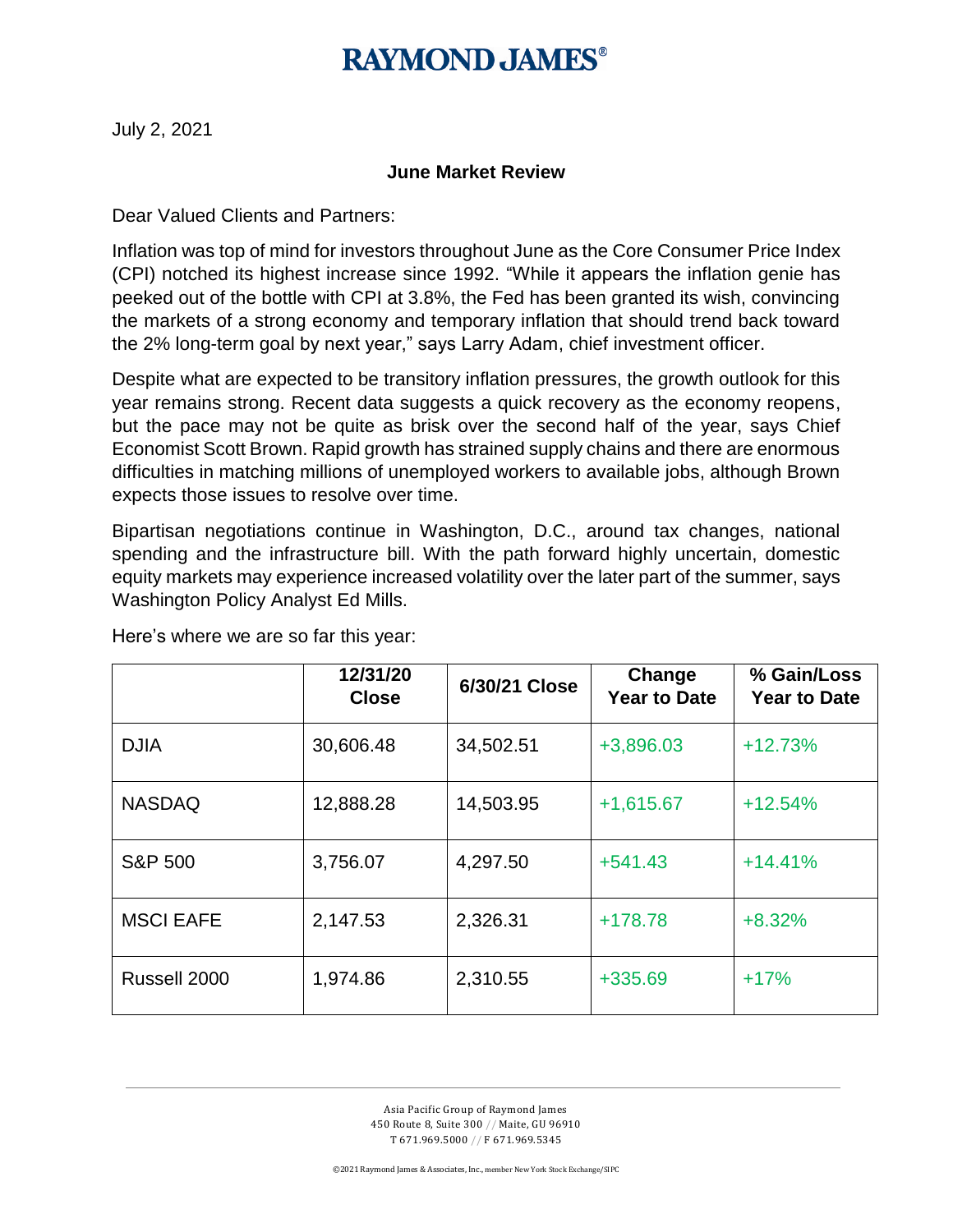# **RAYMOND, JAMES®**

| Bloomberg Barclays 2,392.02<br>Aggregate Bond |  | 2,351.66 | $-40.36$ | $-1.69%$ |
|-----------------------------------------------|--|----------|----------|----------|
|-----------------------------------------------|--|----------|----------|----------|

Performance reflects price returns as of market close on June 30, 2021. MSCI EAFE and the Bloomberg Barclays Aggregate Bond figures reflect June 29, 2021, closing values.

#### **On stocks and bonds**

Short to short-intermediate interest rates are slightly up for the month, while longer duration Treasury yields are down. On a relative basis, all sectors continue to experience very tight spreads. The narrowed yield curve has stoked some concern about the health of the recovery. The economic recovery is on solid footing, believes Joey Madere, senior portfolio analyst of Equity Portfolio & Technical Strategy. Low rates and lower credit spreads seem supportive of equity markets at this point in time.

Attention turned to future actions by the Federal Open Market Committee, specifically whether the committee members might consider an increase to the fed funds rate sooner than expected. Keeping it in context, "sooner" is likely 1.5 years away, notes Doug Drabik, managing director for fixed income research.

The Fed continues to be accommodative and is still purchasing \$120 billion in Treasury and mortgage-related products monthly.

#### **Overseas**

The G7 meeting saw commitments toward climate change, a reduction in the use of coal and the earmarking of 1 billion vaccines for developing countries. European fiscal policy hasn't changed much despite improved economic growth prospects and inflation expectations. Some COVID-19-related travel restrictions remain in place, slightly hindering regional summer holidays, although U.K. and European markets continued their upward trend, adding to year-to-date gains, explained European Strategist Chris Bailey. In Asia, regional equity market performance remains lackluster, and China's financial decision-makers appear concerned with limiting any inflationary threats.

Also of note is Iran's presidential election and its potential impact on oil supply and pricing. Oil prices ended June near pandemic-era highs. Iran President-elect Ebrahim Raisi's nationalist tendencies may complicate ongoing nuclear negotiations and limit the prospect of lifting U.S. sanctions imposed on the country's oil exports. A snag in negotiations means the export of 1.5 to 2 million barrels per day could be at stake, representing just under 2% of global supply, according to Energy Analyst Pavel Molchanov.

#### **The bottom line**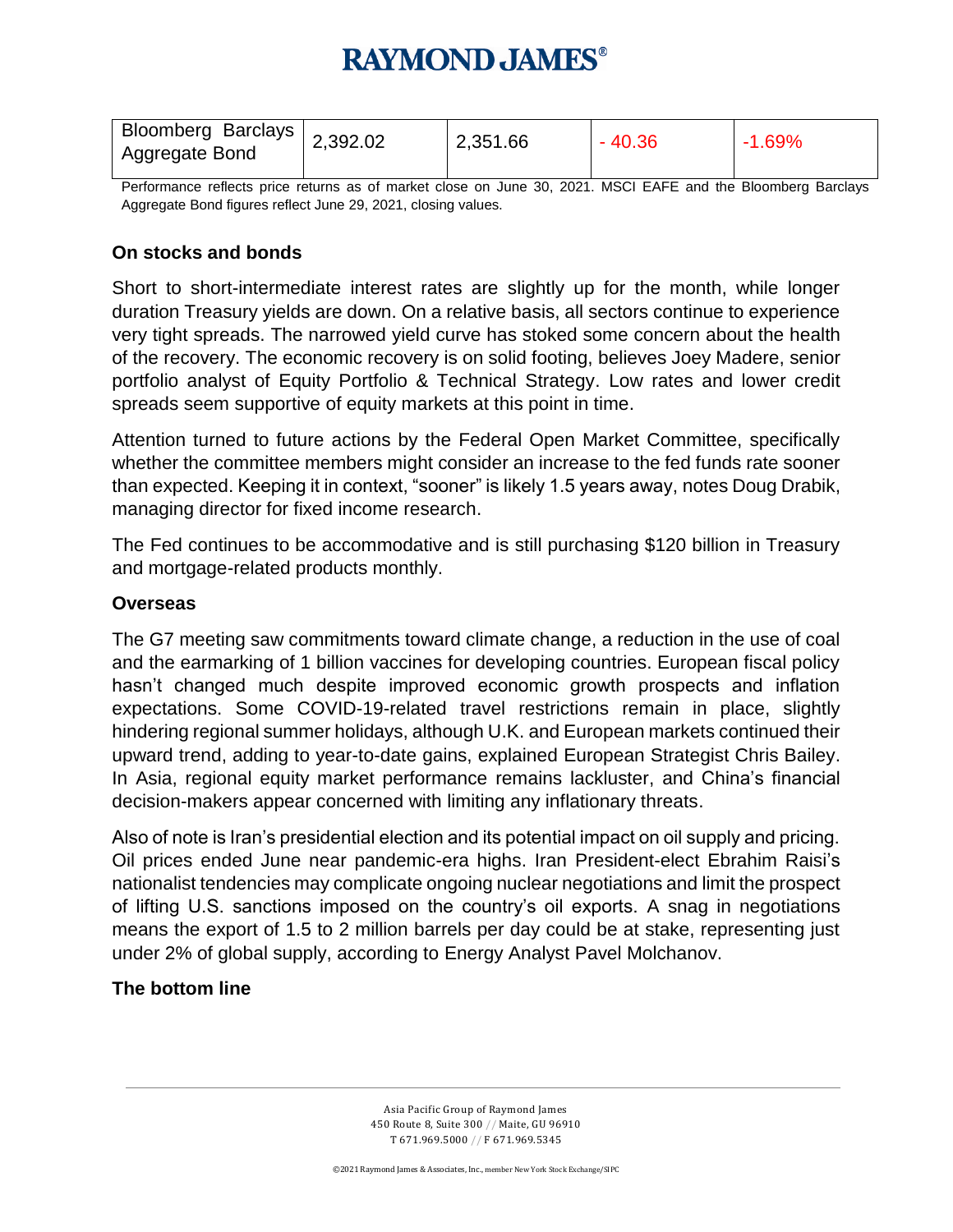## **RAYMOND, JAMES®**

The economic recovery remains robust, with the equity market continuing to reach new heights. Savvy stock investors should consider using temporary pullbacks in certain sectors as an opportunity to strategically add to their portfolios. There is also a continuation of money being added to the economy and we should expect a continuation of the expected consequences: Stocks continue to go up and yields continue to fall.

As always, we wish you and yours well. Thank you for your confidence in us. We'll be sure to keep our eyes on the markets and relate anything of relevance. If you have any questions, please reach out at your convenience.

Sincerely,

#### *ASIA PACIFIC GROUP OF RAYMOND JAMES*

#### **DANIEL A. ROLAND, CIMA®, AIFA®, MBA**

Managing Director Senior Institutional Consultant Senior Vice President, Investments [daniel.a.roland@raymondjames.com](mailto:daniel.a.roland@raymondjames.com)

#### **JASON B. MIYASHITA, CIMA®, CPWA®, CPFA®, CRPS®, AIFA®**

Managing Director Senior Institutional Consultant Senior Vice President, Investments [jason.b.miyashita@raymondjames.com](mailto:jason.b.miyashita@raymondjames.com)

### **AMANDA GIMA, AIF®, AAMS®**

Financial Advisor [amanda.gima@raymondjames.com](mailto:amanda.gima@raymondjames.com)

#### **AMBER L. MENDIOLA, AIF®**

Senior Client Service Associate [amber.leonguerrero@raymondjames.com](mailto:amber.leonguerrero@raymondjames.com)

#### **REYLYNN SAPONG, AIF®**

Client Service Associate [reylynn.sapong@raymondjames.com](mailto:reylynn.sapong@raymondjames.com)

#### **JUAN JAVIER S. LACSON** Client Service Associate [javier.lacson@raymondjames.com](mailto:javier.lacson@raymondjames.com)

### **ASIA PACIFIC GROUP OF RAYMOND JAMES**